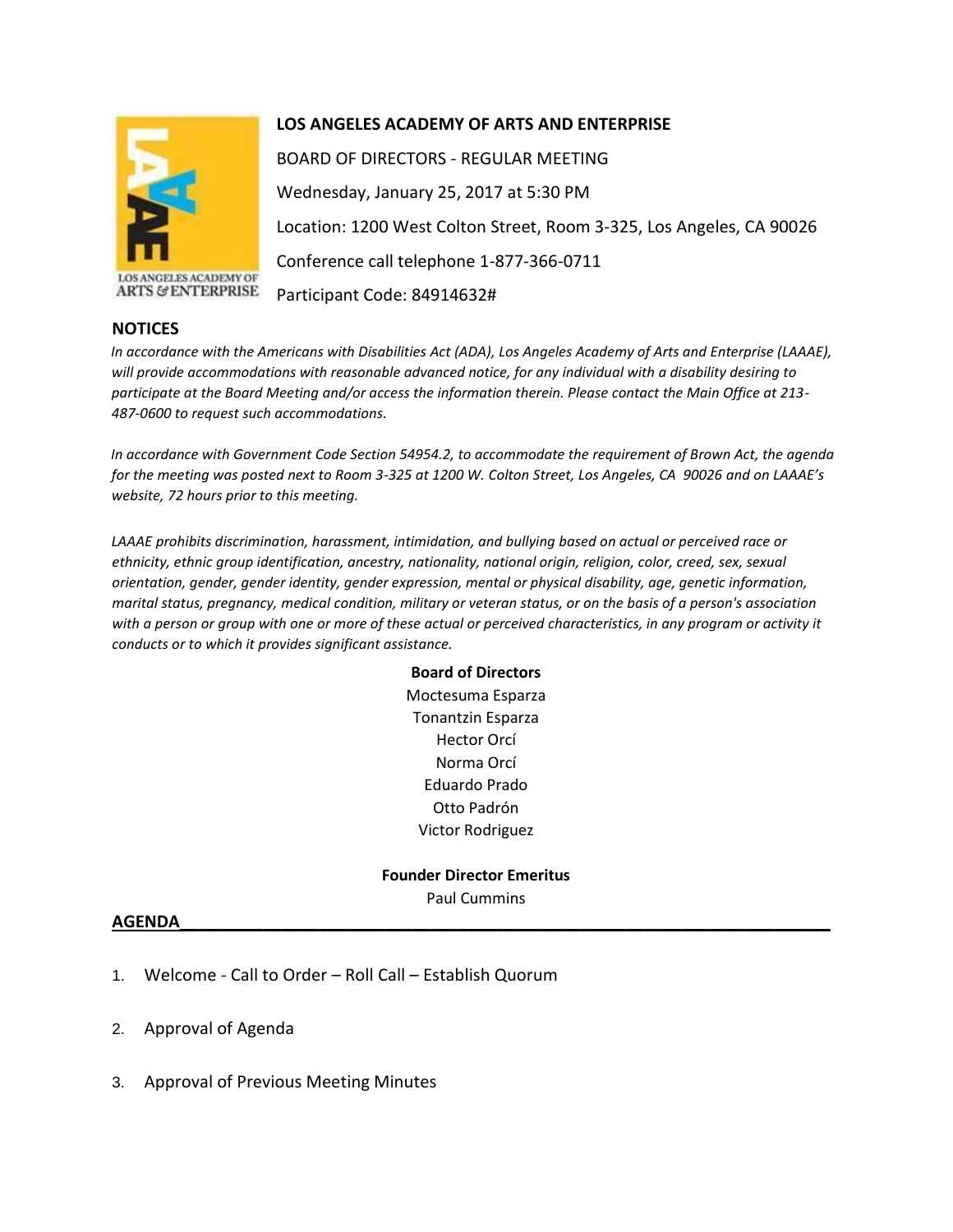- a. December 15, 2016
- 4. Principal Update
	- a. Enrollment Update
	- b. Academic Update
	- c. Recruitment Plan Update
- 5. Stakeholder Update
- 6. Public Comment
- 7. Old Business
- 8. New Business
	- a. Approval of Financial Reports
		- i. Balance Sheet
		- ii. Income Statement
		- iii. Budget to Actuals
		- iv. Cash Flow
		- v. Check Register
	- b. Approval of Credit Card Limit Increase
	- c. Approval of Resolution to Use One Time Funds for Outstanding Mandate Claims
	- d. Approval of the Revised Teacher Evaluation Instrument Aligned to College Ready

Teaching Framework (CRTF)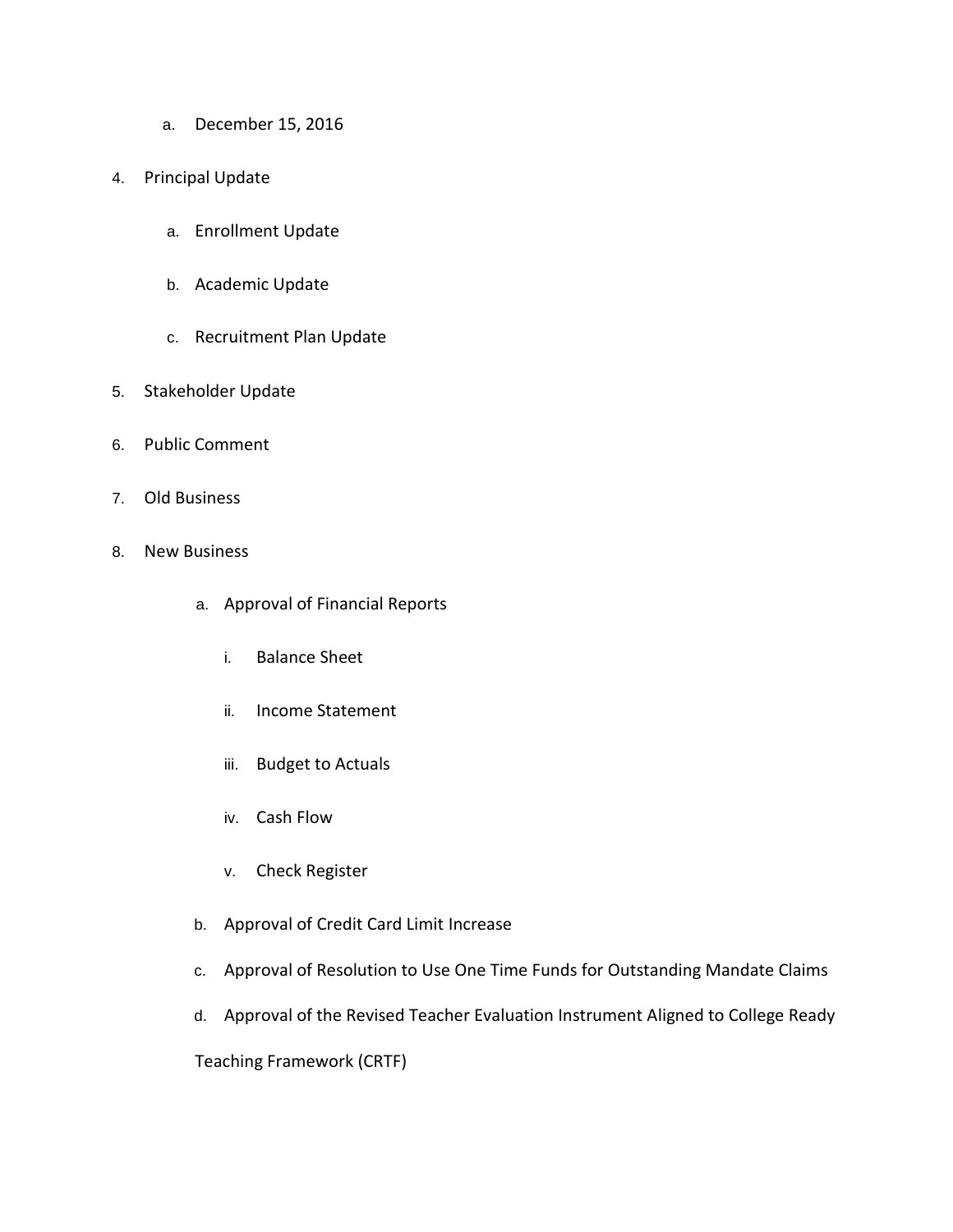- e. Approval of the Revised Administrator Evaluation Instrument Aligned to College Ready Teaching Framework (CRTF)
- f. Approval of Public Records Act Policy
- g. Approval of Certification of Board Compliance Review
- h. Approval of Employee Handbook
- i. Approval of Volunteer Handbook
- j. Approval of Los Angeles Center Studios Contract for Radio Broadcast Antennae Installment
- k. Ratification of Contract with Center for the International Media Foundation
- l. Approval of Charter Tech Services Contract Renewal (E-Rate)
- m. Approval of Single Plan for Student Achievement (SPSA)/ Local Educational
- Agency Plan (LEAP)
- n. Approval of the 2015-16 School Accountability Report Card (SARC)
- o. Approval of the Comprehensive School Safety Plan
- p. Ratification of Provisional Internship Permit Application for Tiana Alvarez to

Teach Physical Education (6<sup>th</sup>- 12<sup>th</sup> Grade)

q. Ratification of Provisional Internship Permit Application for Joanna Coronel to

Teach English Language Arts (6<sup>th</sup> -12<sup>th</sup> Grade)

- r. Discussion of Form 700 Statement of Economic Interests
- s. Discussion of Local Control and Accountability Plan (LCAP)
- t. Discussion of Local Wellness Policy Revisions
- u. Discussion of Charter Public School Transparency Resolution